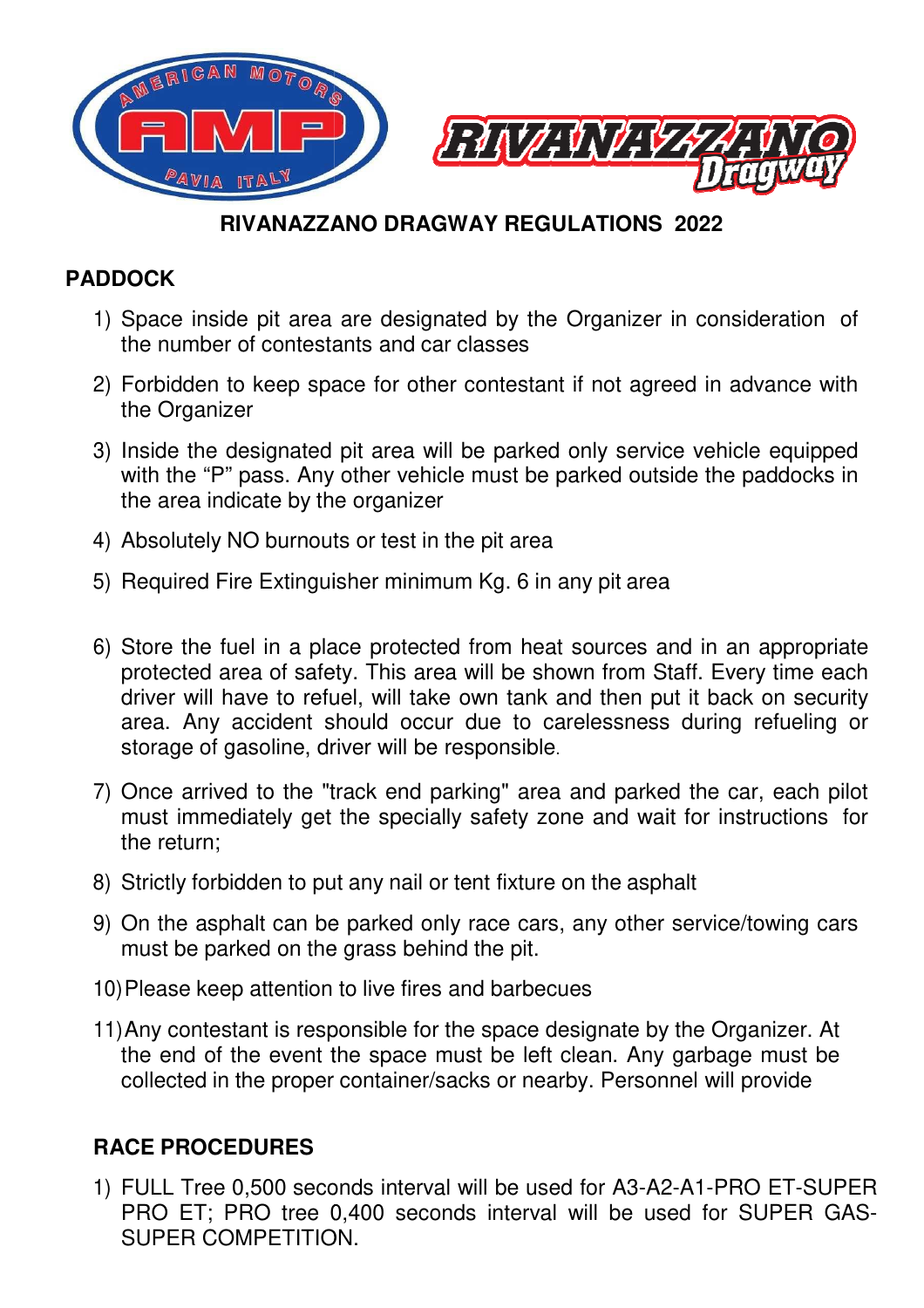- 2) Qualifications will follow this order: A3-A2-A1-A0-PRO ET-SUPER GAS SUPER COMPETITION-SUPER PRO ET
- 3) Pairings will follow the FIA S p o r t s m a n Ladder
- 4) Time slips will be collected at track entrance outside the barrier.
- 5) Track end: As soon as the car is parked, please move to the safe area as per personnel advice. It's FORBIDDEN to wait close to the cars until it's time to go back to the pit.
- 6) Towing vehicle: Only PRO ET, SUPER PRO ET, SUPER GAS, SUPER COMPETITION if needed can use a towing vehicle to return to the pit. "A" classes car must return on it's own, except for those previously agreed by the Organizer. This will help to save time as benefit for both, contestants and **Organizer**
- 7) Staging line access: Access to the staging lines(beyond barrier) will be granted to pass holder only. PRO ET, SUPER PRO ET, SUPER GAS, SUPER COMPETITION contestant can have a up to 3 crew member on the staging line. Crew members can access staging line only going with the starting car. When called to stage crew members must stay behind the start director
- 8) As soon as the car end the 1/4 mile all crew members must leave the staging line
- 9) All vehicle are required to enter the staging line with the engine running and self stage. NO pushing after the barriers. When called to the staging line the team has 60 seconds to start the engine.
- 10) Rolling Burnout: ONLY PRO classes are allowed to do rolling burnout. "A" classes are not allowed to pass the Pre- Stage line during burnout
- 11) Absolutely FORBIDDEN change the driver
- 12) Absolutely NO passengers on race cars
- 13) AT the barriers driver must be race ready (seatbelt fastened, wearing helmet, long sleeves, long pants, closed shoes, and side windows closed)
- 14) Crew Members: All crew members, inside the barriers, are required to wear closed shoes and shirts
- 15) NO holding during burnout
- 16) Dial In: ET Bracket classes MUST have a clearly visible dial board on the left side of the car. A clearly visible and readable writing can be used. Organizer or Timing service cannot be responsible for misreading of hand writings. Dial time must be displayed when moving from the

pit. The driver is responsible for it's own dial time, it can be checked on the scoreboards, if incorrect do not stage. Once staged you accept the dial time on the scoreboard.